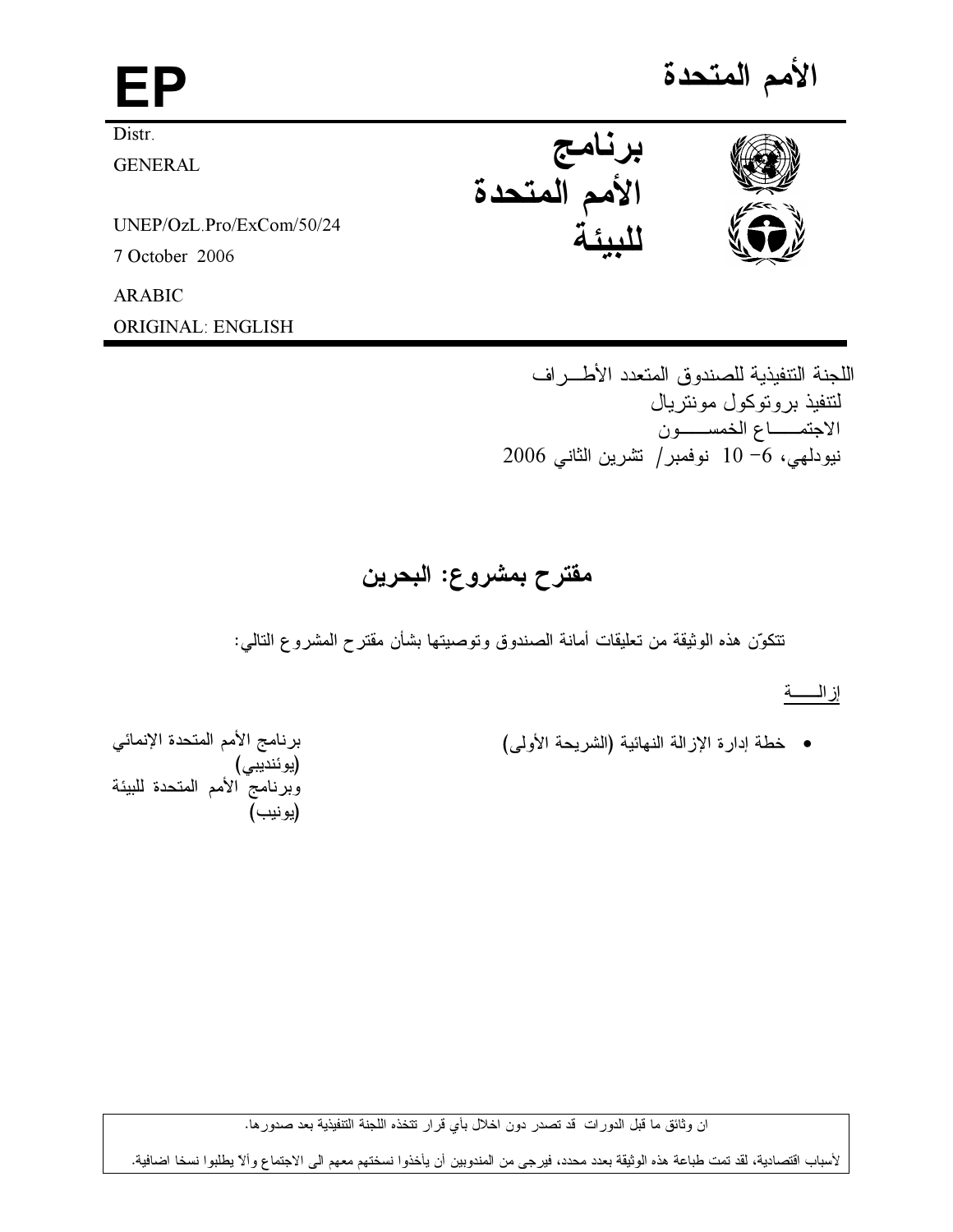## ورقة تقييم المشروع – مشروعات متعددة السنوات البحرين

و ع عنوان المشر

الوكالة الثنائية / المنفذة

| بر نامج الأمم المتحدة الإنمائي (يوئنديبي) | خطة إدارة الإزالة النهائية (الشريحة الأولى) |
|-------------------------------------------|---------------------------------------------|
| وبرنامج الأمم المتحدة للبيئة (يونيب)      |                                             |

عناوين المشاريع الفرعية

|                 | .<br>$ -$                                                                     |
|-----------------|-------------------------------------------------------------------------------|
| يونيب           | (أ) نحديث السياسات العامة وإنفاذها                                            |
| يو نيب          | (ب) الندريب ومنح الشهادات فيما ينعلق بالنبريد                                 |
| يوئنديبي        | (ج) الاستعادة وإعادة الندوير                                                  |
| يوئنديبي، يونيب | (د) حملة الاستعادة وإعادة التدوير وإعادة التهيئة لأجهزة تكييف الهواء المتنقلة |
| يوئنديبي، يونيب | (هـــ) نتفيذ ورصد المشروع                                                     |

: - 

لمديرية العامة لحماية البيئة والمحميات الطبيعية – وحدة الأوزون الوطنية

أحدث البيانات المبلغ بها عن استهلاك الموادّ المستنفدة للأوزون المعالجة في المشروع

ألف : بيانات المادّة 7 (أطنان من معامل استنفاد الأوزون (ODP)، 2005، في سبتمبر/أيلول 2006)

كلوروفلوروكربون 58,702

باء : بيانات البرنامج الفطري الفطاعية (أطنان معامل استنفاد الأوزون، 2005، في سبتمبر/أيلول 2006)

|             |            |        |                      | ----        |        |           | --<br>--              |
|-------------|------------|--------|----------------------|-------------|--------|-----------|-----------------------|
| مادّة تبخير | عامل تصنبع | مذيبات | مواد مسنتفدة للأوزون | خدمة تبريد  | ر غاوی | أيروصولات | موادّ مسنتفدة للأوزون |
|             |            |        |                      | 58,23       |        |           | ∣ كلوروفلوروكربون−12  |
|             |            |        |                      | 0.27<br>U.J |        |           | كلوروفلوروكربون–115   |

#### l استهلاك موادّ كلوروفلوروكربون الذي ما زال مؤهلاً للتمويل (أطنان من معامل استنفاد الأوزون)

خطة أ**عمال السنة الجارية** : التمويل الإجمالي : 000 152 دولار أمريكي: الإزالة الإجمالية 16٫0 طن بمعامل استنفاد الأوزون

| المجموع       | 2010           | 2009   | 2008    | 2007   | 2006                                                       |                                                                                  | بيانات المشروع                                 |
|---------------|----------------|--------|---------|--------|------------------------------------------------------------|----------------------------------------------------------------------------------|------------------------------------------------|
|               | $\theta$       | 20,316 | 20,316  | 20,316 | 67,721                                                     | حدود برونوكول موننزيال                                                           | كلوروفلوروكربون                                |
|               | $\overline{0}$ | 20,316 | 20,316  | 20,316 | 58,71                                                      | حدّ الاستهلاك السنوي                                                             |                                                |
|               |                |        |         |        |                                                            | الإزالة السنوية من المشاريع الجارية                                              | (مقدرة بأطنان قدرات                            |
|               |                |        |         |        |                                                            | الإزالة السنوية الجديدة التي يتم نتاولها                                         | استنفاد الأوزون)                               |
|               |                |        |         |        |                                                            | الإزالة السنوية غير الممولة                                                      |                                                |
|               |                |        |         |        |                                                            | مجموع استهلاك الموادّ المستنفدة للأوزون الذي تتوجّب إزالته                       |                                                |
|               |                |        |         |        |                                                            |                                                                                  |                                                |
|               |                |        |         |        |                                                            | مجموع استهلاك الموادّ المستنفدة للأوزون الذي يتوجّب إدخاله تدريجيا               | (موادّ هيدروكلوروفلوروكربونية)                 |
|               |                |        |         |        |                                                            |                                                                                  | نكلفة المُشروع كما ڤُدّمت أصلاً (دولار أمريكي) |
|               |                |        |         |        |                                                            |                                                                                  | تكاليف المشروع النهائية (دولار أمريكي):        |
| 330 000       |                |        | 120 000 |        | 210 000                                                    |                                                                                  | تمويل لليونيب                                  |
| 312 500       |                |        | 40 000  |        | 272 500                                                    |                                                                                  | نمويل للبوئنديبي                               |
| 642 500       |                |        | 160 000 |        | 482 500                                                    |                                                                                  | التمويل الإجمالي للمشروع                       |
|               |                |        |         |        |                                                            |                                                                                  | <b>تكاليف دعم نهائية (</b> دولار أمريكي)       |
| 42 900        |                |        | 15 600  |        | 27 300                                                     |                                                                                  | تكلفة دعم لبو نبب                              |
| 23 4 37       |                |        | 3 0 0 0 |        | 20 437                                                     |                                                                                  | تكلفة دعم ليوئنديبي                            |
| 66 337        |                |        | 18 600  |        | 47 737                                                     |                                                                                  | مجموع تكاليف الدعم                             |
| 708 837       |                |        | 178 600 |        | 530 237                                                    | التكلفة الإجمالية للصندوق المتعدّد الأطراف (دولار أمريكي)                        |                                                |
|               |                |        |         |        | الجدوى النهائية لنكالي <u>ف المشروع (</u> دولار أمريكي/كغ) |                                                                                  |                                                |
|               |                |        |         |        |                                                            | <b>طلب التمويل :</b> الموافقة على نمويل الشريحة الأولى (2006)كما هو مبيّن أعلاه. |                                                |
| موافقة شمولية |                |        |         |        |                                                            |                                                                                  | توصيات الأمانسة                                |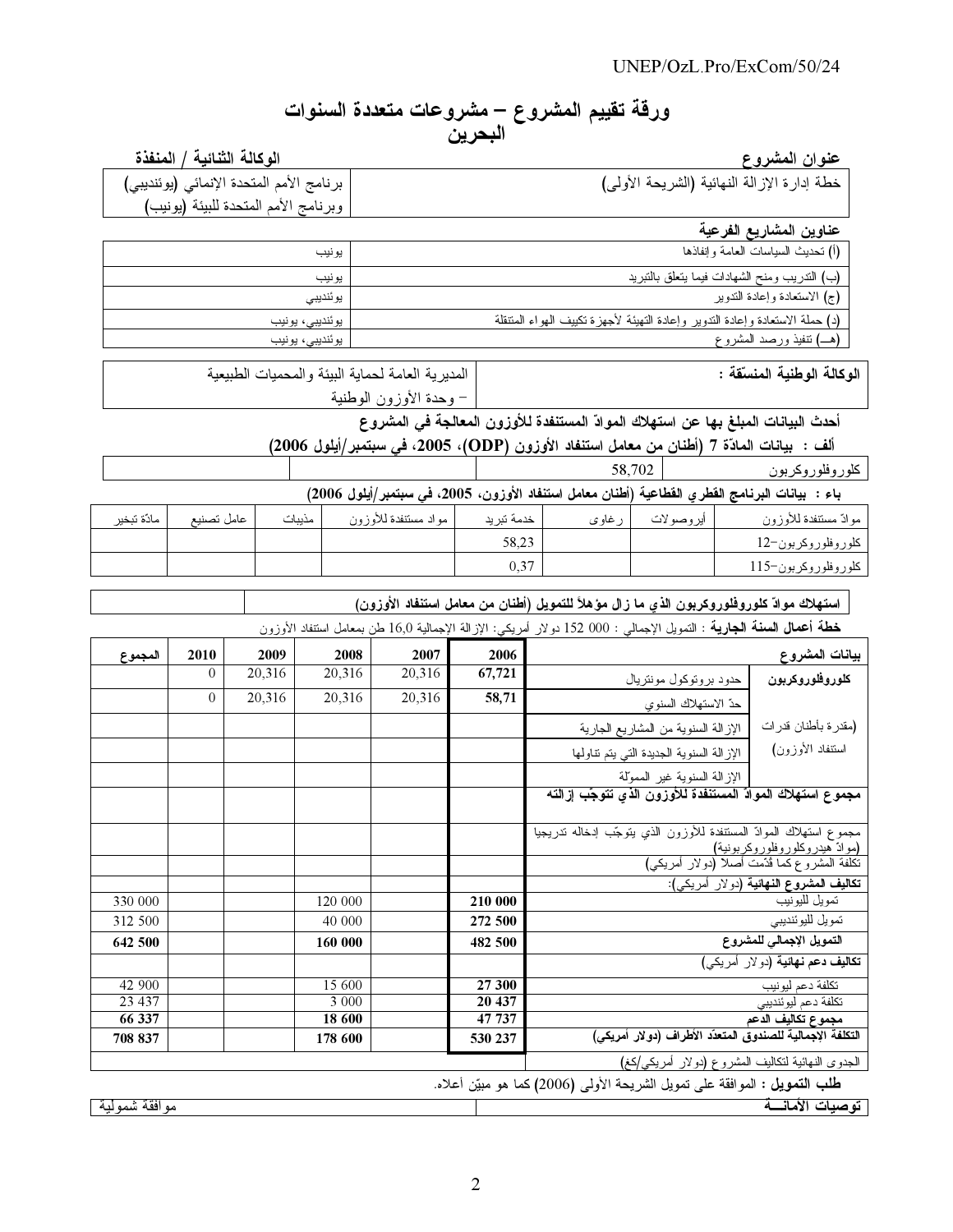# وصف المشروع

بالنيابة عن حكومة البحرين، قدّم برنامج الأمم المتحدة للبيئة (يونيب)، كونه الوكالة الرئيسية المنفذة،  $\cdot$ 1 خطة إدارة للإزالة النهائية لموادّ الكلوروفلوروكربون لتنظر فيها اللجنة التنفيذية في اجتماعها الخمسين. وسيكون تنفيذ المشروع أيضاً بمساعدة برنامج الأمم المتحدة الإنمائي (يوئنديبي).

تبلغ التكلفة الإجمالية لخطة إدارة الإزالة النهائية للبحرين 500 642 دولار أمريكي زائد تكاليف دعم  $\cdot$ .2 الوكالة البالغة 437 28 دولاراً أمريكياً ليوئنديبي و 900 42 دولار أمريكي ليونيب. ويقترح المشروع الإزالة الكاملة لموادّ الكلوروفلوروكربون مع نهاية العام 2009. وخط أساس الامتثال لموادّ الكلوروفلوروكربون هو 135٫4 طناً من قدرات استنفاد الأوزون.

### خلفيسة

وافقت اللجنة التنفيذية في اجتماعها الثاني والعشرين على مشروع خطة إدارة غازات التبريد للبحرين  $\cdot$ 3 وخصَّصت 000 317 دولار أمريكي (ما عدا تكاليف دعم الوكالة) لتتفيذه. ويشتمل هذا المشروع على برامج لتدريب موظفى الجمارك والتقنيين العاملين في مجال التبريد (يونيب) وبرنامجا للاستعادة وإعادة التدوير (يوئنديبي).

## قطاع خدمة التبريد

4. لفهم الحالة الراهنة فيما يتعلق باستعمال الكلوروفلوروكربون في البحرين، أجريت دراسة استقصائية على 250 شركة منتقاة عشوائياً من شركات خدمة التبريد. ويمثل هذا العدد نحو نصف شركات الخدمة في البحرين. ويتألف الاستهلاك الحالمي للكلوروفلوروكربون في قطاع التبريد بالبحرين من 58٫71 طناً بمعدل استنفاد الأوزون، معظمها للكلوروفلوروكربون–12 المستعمل لخدمة (000 35 ثلاجة منزلية، 800 20 نظام للتبريد التجاري والصناعي، 000 100 وحدة تكييف هواء متنقلة، و50 جهازاً لتبريد المباني يعمل بالكلوروفلوروكربون). ويوجد حوالي 800 1 نقني لخدمة التبريد في البلد، تلقى نحو 70 في المائة منهم تدريباً نظامياً. والأسعار الحالية لغازات النبريد هي كما يلي لكل كج: 9,7 دولارات أمريكية للكلوروفلوروكربون-12، و11,3 دولاراً أمريكياً للهيدروفلوروكربون-134أ. ولا يتوافر غاز الكلوروفلوروكربون-12 دائماً بسهولة.

أدخلت أنظمة قانونية بأمر وزاري في عام 1999، بما في ذلك نظام ترخيص للموادّ المستنفدة للأوزون  $.5$ قيد التشغيل في البحرين منذ ذلك الحين. وعلى جميع مستوردي المواد المستنفدة للأوزون التسجيل لدى وحدة الأوزون الوطنية، التي تحدد حصة إجمالية لجميع المواد الخاضعة للرقابة (فيما عدا الهيدروكلوروفلوروكربون) وتقسم الكمية الإجمالية إلى حصص فردية تخصص للمستوردين المسجلين. ويجوز للمستوردين الجدد غير المسجلين أن يقدموا طلبًا بتحديد حصص لهم في السنة التالية. والحصص غير قابلة للتحويل. ولا يجوز للجمارك الإفراج عن شحنة لمواد مستنفدة للأوزون ما لم تتلق موافقة كتابية من وحدة الأوزون الوطنية. ويستفيد من الحصص في الوقت الحالي تسعة مستوردين حسب نصيب كل منهم من الواردات.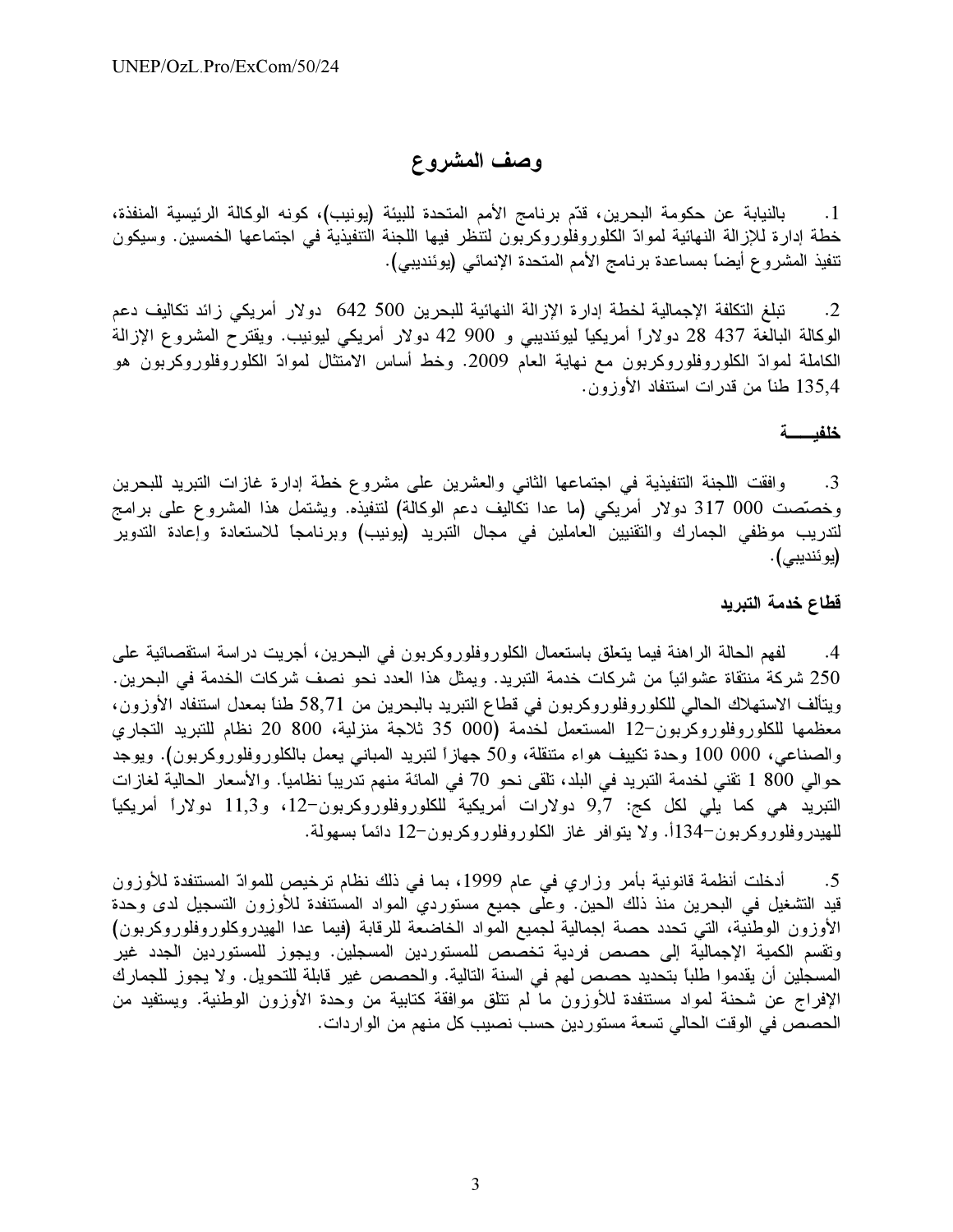UNEP/OzL.Pro/ExCom/50/24

## النتائج التي تحقّقت حتى الآن

من خلال تنفيذ خطة إدارة غازات التبريد، تلقى 42 نقنيًّا تدريباً على ممارسات خدمة التبريد الجيدة في .6 مايو/أيار 2000، وأصبحوا مدرّبين لتدريب غير هم من التقنيّين في البلد. كما أنَّ 400 تقنيّ إضـافي قد حصلوا على تدريب. وقد أدمج معهد البحرين الفني الوحدات التدريبية ضمن مناهجه العادية.

تلقى ثلاثة وعشرون من مسؤولى الجمارك تدريباً على رصد الواردات والصادرات من  $.7$ الكلوروفلوروكربون والمعدات التى تعتمد على الكلوروفلوروكربون، وقاموا بدورهم بتدريب 165 موظفاً إضافياً من موظفى الجمارك. وجرى تزويد مكتب الجمارك بثلاث مجموعات للتعرف على غازات التبريد.

بُدئ في برنامج الاستعادة وإعادة التدوير في مارس/أذار 1998. وفي البداية أبلغ عن استعمال محدود  $^{\circ}$ .8 لمعدات الاسترداد وإعادة التدوير بسبب الانخفاض النسبى لسعر الكلوروفلوروكربون–12. وأظهرت الدراسة الاستقصائية لعام 2005 أن 3,4 أطنان من الكلوروفلوروكربون–12 و10,7 أطنان من المهيدروكلوروفلوروكربون–22 تمت استعادتها وإعادة استخدامها في مدة اثني عشر شهراً. ويزداد الطلب في وحدات الاستعادة ذات قدرة الاستيعاب العالية القادرة على استعادة كميات كبيرة من غاز التبريد الكلوروفلورووكربون لاستعمالها فـي خدمة المنشأت والمبردات الصناعية الكبيرة.

## أنشطة مقترحة في خطة إدارة الإزالة النهائية

- تتضمّن خطة إدار ة الإز الة النهائية للبحرين المشر وعات الفر عية التالية: .9
- استعراض واستكمال التشريعات الحالية المتعلقة بالمواد المستنفدة للأوزون، لمعرفة احتياجات  $(1)$ مراقبة هذه المواد، عملاً بأخر أنظمة مجلس التعاون الخليجي فيما يتعلق بالمواد المستنفدة للأوز ون؛
- النهوض بالقدرات واختبارها والتعرف عليها، وعمل برنامج تدريبي لعدد 200 من مسؤولمي (ب) الجمارك، بمن فيهم المفتشون وكبار الموظفين، ويدخل في ذلك شراء مجموعات محمولة لتحديد غاز ات التبر بد؛
	- برنامج لتدريب التقنيين في مجال خدمة التبريد والترخيص لهم؛ (ج)
- توفير معدات وأدوات للاستعادة وإعادة التدوير والخدمة، بما في ذلك شراء 75 مجموعة أدوات  $(\iota)$ خدمة لتلبية احتياجات ورش الخدمة الصغيرة؛
- شن حملة للتشجيع على استعادة أجهزة تكييف الهواء المتنقلة وإعادة تدويرها وإعادة تهيئتها، (هـــ) وتجهيز الورش الكبيرة لأجهزة تكييف الهواء المتنقلة بمعدات استعادة وإعادة تدوير غاز الكلوروفلوروكربون–12 إلى جانب إجراء التدريب الضروري؛
- مشروعاً للمساعدة التقنية في مجال إعادة تهيئة/استبدال مبردات المباني، لتلبية احتياجات  $\epsilon$ أصـحاب هذه المبردات إلى المعلومات عن خيارات إعادة تهيئة أجهزة تبريد المباني واستبدالها؛
	- تنفيذ المشروع ورصد فعالية نتفيذ مشروع خطة إدارة الإزالة النهائية.  $(i)$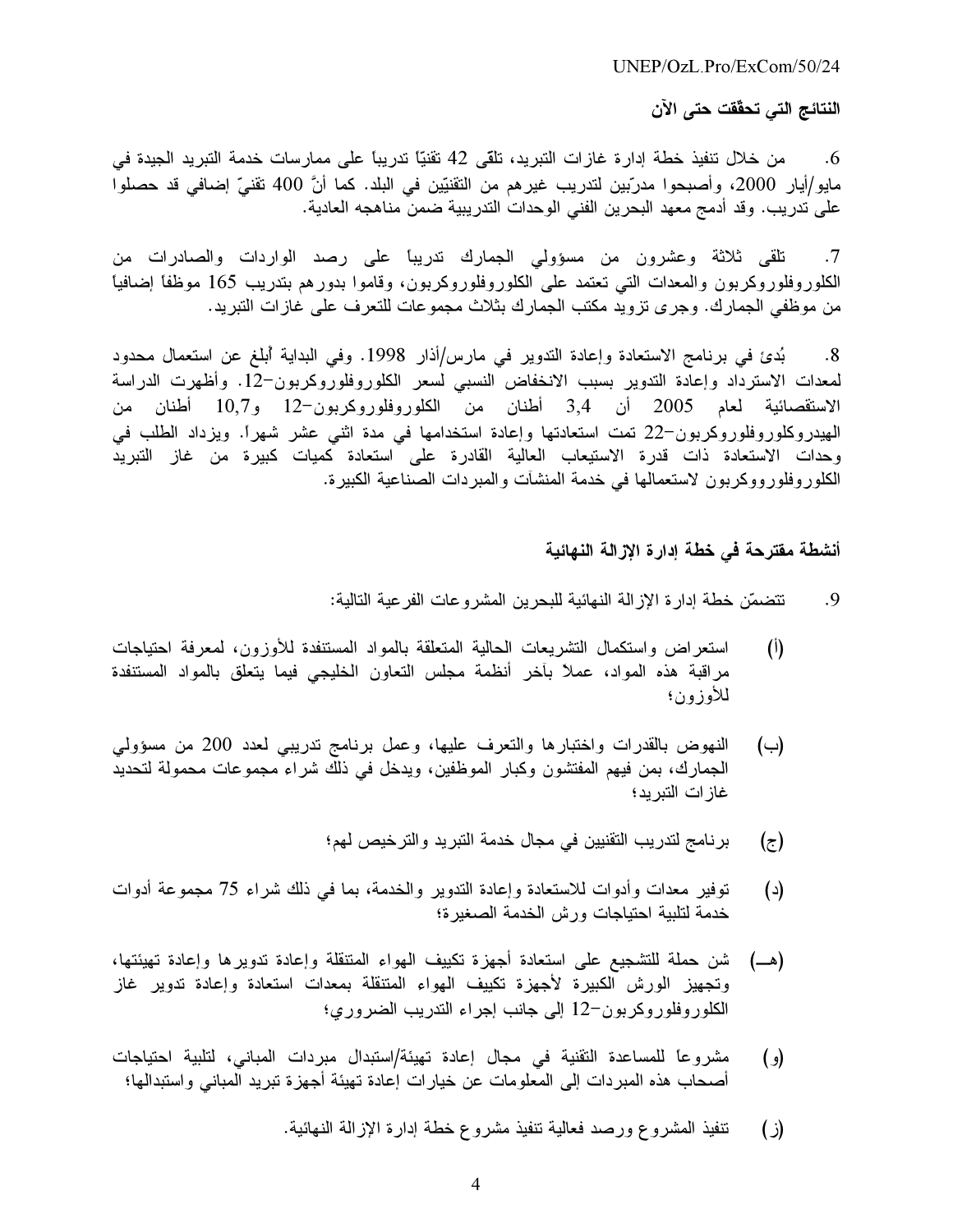تعتزم حكومة البحرين إتمام إزالة مواد الكلوروفلوروكربون بحلول 1 يناير/كانون الثانبي 2010، وفقاً  $\overline{0.10}$ لأحكام بروتوكول مونتريال، وبمقتضى الجدول الزمني للتخفيض الوارد في مشروع الاتفاق الذي يتضمنه المرفق الأول.

# تعليقات الأمانة وتوصباتها

التعليقـــات.

11. تتوخى الميزانية المقترحة شراء 75 آلة محمولة لاستعادة غازات التبريد لورش الخدمة المنزلية والتجارية والصناعية، و15 ألة للاستعادة وإعادة الندوير لورش خدمة أجهزة تكييف الهواء المتنقلة، و15 وحدة للاستعادة وإعادة التدوير والشحن لقطاع خدمة مبردات المباني. وبموجب العنصر المتعلق بالاستعادة وإعادة التدوير الذي ينفذه يوئنديبي في خطة إدارة التبريد الموافق عليها للبحرين، تم تسليم البلد ألتين للاستعادة وإعادة الندوير و76 وحدة للاستعادة. ويثير عدم انساق المعلومات في تقرير إنجاز المشروع وخطة إدارة الإزالة النهائية بعض القلق بشأن فعالية الأجهزة وصلاحيتها من الوجهة التجارية. وفـي هذا الصدد، أشارت الأمانة إلـي مقرري اللجنة التنفيذية 100/41 و6/49 اللذين يقدمان التوجيه إلى البلدان العاملة بموجب المادة 5 والوكالات المنفذة في إعداد البرامج المناسبة في قطاع خدمة التبريد. وجرى التماس إيضاحات بشأن التدابير التي يتعين اتخاذها لتتفيذ توجيه اللجنة التنفيذية بجعل عمليات الاستعادة وإعادة التدريب مستدامة في البحرين. وقدم اليونيب الإيضاحات المطلوبة واقترح بعض التدابير لمجعل عمليات الاستعادة/إعادة التدويرمستدامة وفعالة.

أثارت الأمانة مسألة التكاليف الإضافية المرتبطة باستخدام المعدات القادرة على استعادة/إعادة تدوير  $.12$ غازات متعددة (الغازات الكلوروفلوروكربونية وغير الكلوروفلوروكربونية). وقد عُدّلت الميزانية بناء على ذلك.

شمل مشروع خطة إدارة الإزالة النهائية للبحرين على النحو الذي قدم به أصلاً مشروعا لتقديم المساعدة  $\overline{13}$ التقنية لإعادة تهيئة/استبدال مبردات المباني. وأبلغت الأمانة اليونيب بأن طلب تقديم المساعدة التقنية المتعلق باستبدال مبردات المباني في البحرين ليس مستحقًا للتمويل. وخصصت اللجنة التنفيذية في مقررها 26/47 مبلغ 12 مليون دولار أمريكي لمشاريع تدليلية لمبردات المباني في جميع المناطق، منها 000 000 دولار أمريكي لليونيب لنشر الخبرات المكتسبة في المشاريع التدليلية لمبردات المباني على الصعيد العالمي. وفي نفس المقرر، أشارت اللجنة إلى أنها لن توافق على أي تمويل يتعلق باستبدال مبردات المباني بعد ذلك. ووافق اليونيب على رفع هذا العنصر من ميزانية مشروع خطة إدارة الإزالة النهائية.

14. يبلغ المستوى الإجمالي لتمويل مشروع خطة إدارة الإزالة النهائية للبحرين 500 642 دولار أمريكي، منها مبلغ 000 565 دولار أمريكي بناء على المقرر 54/45 بشأن خطط إدارة الإزالة النهائية للبلدان ذات حجم الاستهلاك المنخفض (أي 000 565 دولار أمريكي للبلدان التي نتجاوز خطوط أساسها للكلوروفلوروكربون 120 طناً من قدرات استنفاد الأوزون) و500 77 دولار أمريكي بناء على المقرر 48/31 عن استكمالات خطط إدارة غاز ات التبريد (أي بإضـافة ما نسبته 50 في المائة من خطة إدار ة غاز ات التبريد المقدمة أصـلا).

## التوصيسات

15 . قد تر غب اللجنة التنفيذية في أن :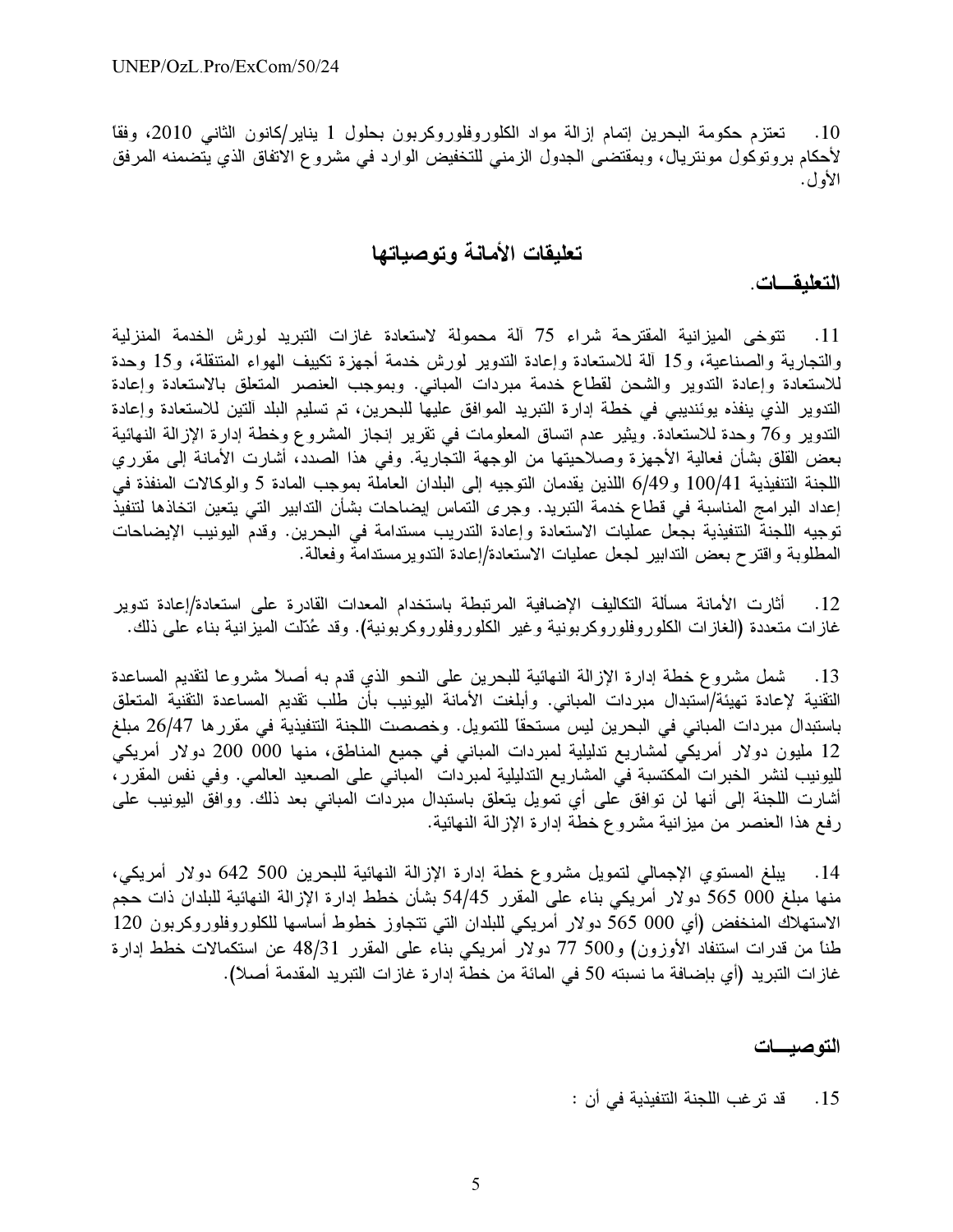- (أ) توافق من حيث المبدأ على خطة إدارة الإزالة النهائية للكلوروفلوروكربون للبحريــــــن، بمبلــــغ 500 542 دولار أمريكي، زائد تكاليف دعم الوكالة البالغة 437 23 دولاراً أمريكيــــاً ليوئنديبـي و 900 42 دولار أمريكي ليونيب؛
- (ب) توافق على مشروع الاتفاق بين حكومة البحرين واللجنة التنفيذية من أجل تنفيذ خطة إدارة الإزالة النهائية للكلوروفلوروكربون على النحو الوارد في المرفق الأول بهذه الوثيقة ؛
- ج) تحث اليوئنديبي واليونيب على المراعاة الكاملة لمنطلبات المقررين 100/41 و 6/49 خلال ننفيذ خطة إدارة الإزالة النهائية؛ و

(د) توافق على الشريحة الأولى لخطة البرنامج السنوي للتنفيذ للفترة 2006–2007 بمستويات التمويل المبيّنة في الجدول أدناه، على أن يكون مفهوماً أن التقرير عن تنفيذها، الذي يتعين تقديمه مع طلب الشريحة الثانية، سوف يتضمن وصفاً تفصيلياً للوضع المؤسسي، وبخاصة المسؤوليات الخاصة بالرصد والإبلاغ.

| الوكالة المنفذة | تكلفة الدعم<br>(دو لار أمريكي) | تمويل المشروع<br>(دو لار أمريك <i>ي</i> ) | عنوان المشروع                               |  |
|-----------------|--------------------------------|-------------------------------------------|---------------------------------------------|--|
| يو ئنديبي       | 20 437                         | 272 500                                   | خطة إدارة الإزالة النهائية (الشريحة الأولى) |  |
| يونيب           | 27 300                         | 210 000                                   | خطة إدارة الإزالة النهائية (الشريحة الأولى) |  |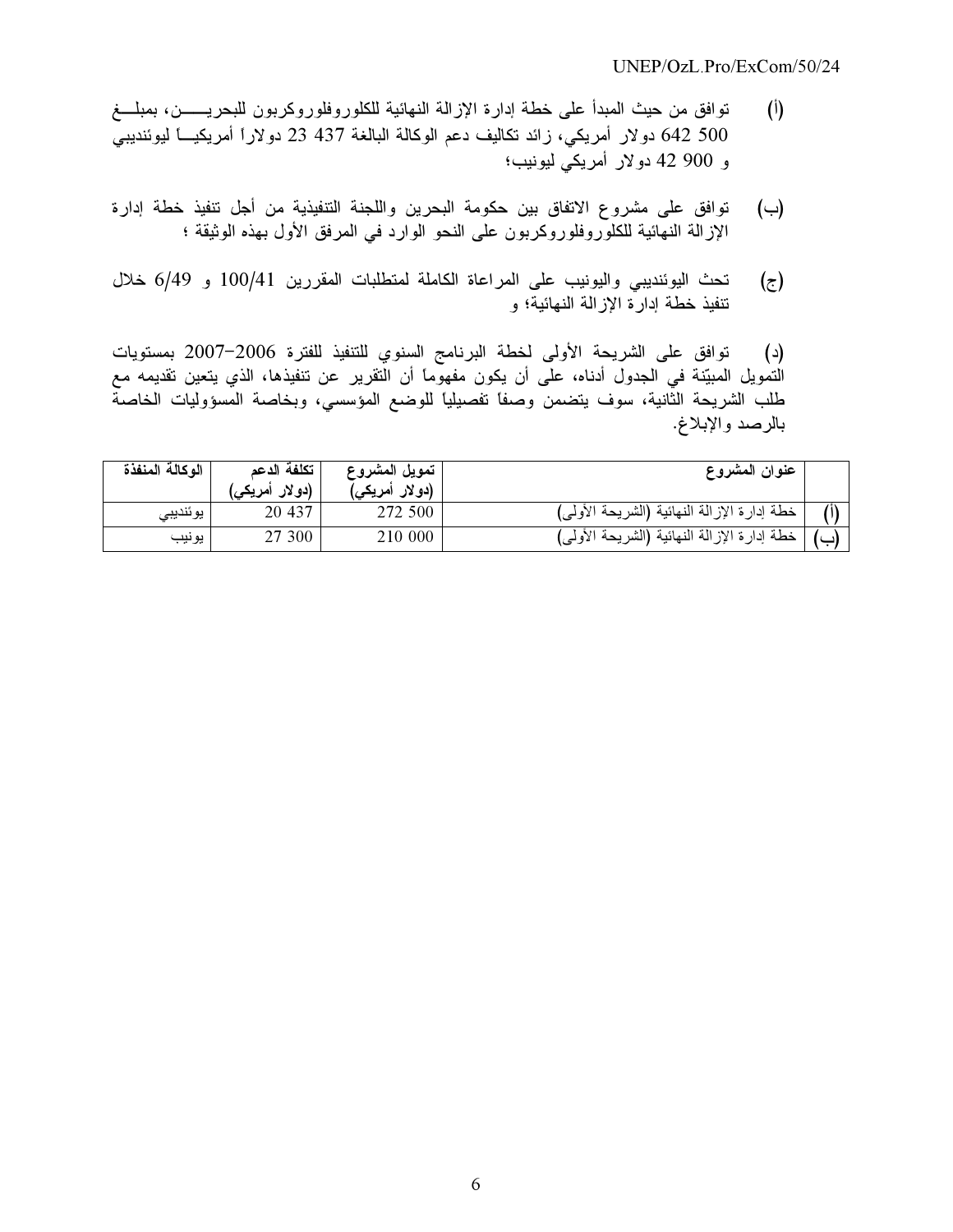## المرفق الأول

مشروع اتّفاق بين البحريـــن واللجنة التنفيذية للصندوق متعدد الأطراف بشأن خطة إدارة الإزالة النهائية

يمثِّل هذه الاتفاق النفاهم بين البحرين ("البلد") واللجنة التنفيذية بالنسبة للإزالة الكاملة للاستعمال المراقب  $\cdot$  1 للموادّ المستنفدة للأوزون المحدّدة في التذييل 1– ألف ("الموادّ") قبل حلول أول يناير/كانون الثانـي 2010 بمقتضـي الجداول الزمنية للبروتوكول.

يوافق البلد على الالتزام بحدود الاستهلاك السنوي للموادّ في المرفق ألف (المجموعة الأولى) لبروتوكول  $\cdot$ .2 مونتريال على النحو المبيّن في الصف الثاني من التذييل 2– ألف ("الأهداف والتمويل") في هذا الاتفاق . ويقبل البلد بأنّه، مع قبوله هذا الاتفاق ووفاء اللجنة التنفيذية بتعهّداتها بالتمويل المحدّدة في الفقرة 3، يفقد الحق في طلب أو تلقى مزيد من التمويل من الصندوق المتعدّد الأطراف بالنسبة "للمواد" على النحو المبيّن في وثيقة خطة إدارة الاز الة النهائية.

ر هنا بامتثال البلد لالتزاماته المحددة في هذا الاتفاق، تقبل اللجنة التنفيذية، من حيــث المبدأ، توفير  $\cdot$ 3 التمويل المحدّد في الصف 3 من التذييل 2– ألف ("التمويل") للبلد. وستوقر اللجنة التنفيذية مبدئياً هذا التمويل في اجتماعات اللجنة التنفيذية المحدّدة في التذييل 3– ألف ("الجدول الزمني للموافقة على التمويل").

على البلد أن يلتزم بحدود الاستهلاك لكلِّ مادَّة من المواد كما هو مبيِّن في التذييل 2– ألف . وسوف يقبل  $.4$ أيضاً بتحقِّق مستقلٍّ من الوكالة المنقذة ذات الصلة عن تحقيق حدود الاستهلاك هذه ، على النحو المبيّن في الفقر ة 9 من هذا الاتفاق.

ستمتنع اللجنة التنفيذية عن تقديم التمويل وفقًا للجدول الزمني للموافقة على التمويل، ما لم يف البلد .5 بالشروط التالية ، قبل ثلاثين يوماً على الأقل من اجتماع اللجنة التنفيذية المعني على النحو المبيّن في الجدول الزمني للموافقة على التمويل :

- أن يكون البلد قد حقَّق الأهداف المحددة للسنة المعنيَّة؛  $\binom{1}{1}$
- أن تحقيق هذه الأهداف سيخضع لتحقق مستقل، إذا طلبت اللجنة التنفيذية ذلك بمقتضى الفقر ة (د)  $(\rightarrow)$ من المقرر 54/45؛
- أن يكون البلد قد أنجز فعلياً كاقة الخطوات العملية المحدّدة في برنامج التنفيذ السنوى الأخير ؛ و  $(\tau)$
- أن يكون البلد قدَّم برنامج نتفيذ سنوي وفقًا لشكل النذييل 4– ألف (برامج النتفيذ السنوية) بالنسبة  $(\text{c})$ للسنة التي طُلب التمويل من أجلها وأن يكون قد حصل على إقرار اللجنة التنفيذية لهذا البرنامج.

سوف يضمن البلد إجراء رصد دقيق لأنشطتـــه بمقتضى هذا الاتفاق. والمؤسَّسات المحدّدة في التذييـــل  $.6$ 5– ألف ("مؤسَّسات الرصد والأدوار") سوف ترصد وتبلغ عن ذلك الرَّصد وفقاً للأدوار والمسؤوليات المحدّدة في النّذييل 5– ألف . وسيخضع هذا الرصد أيضاً للتحقّق المستقل على النحو المبيّن في الفقر ة 9.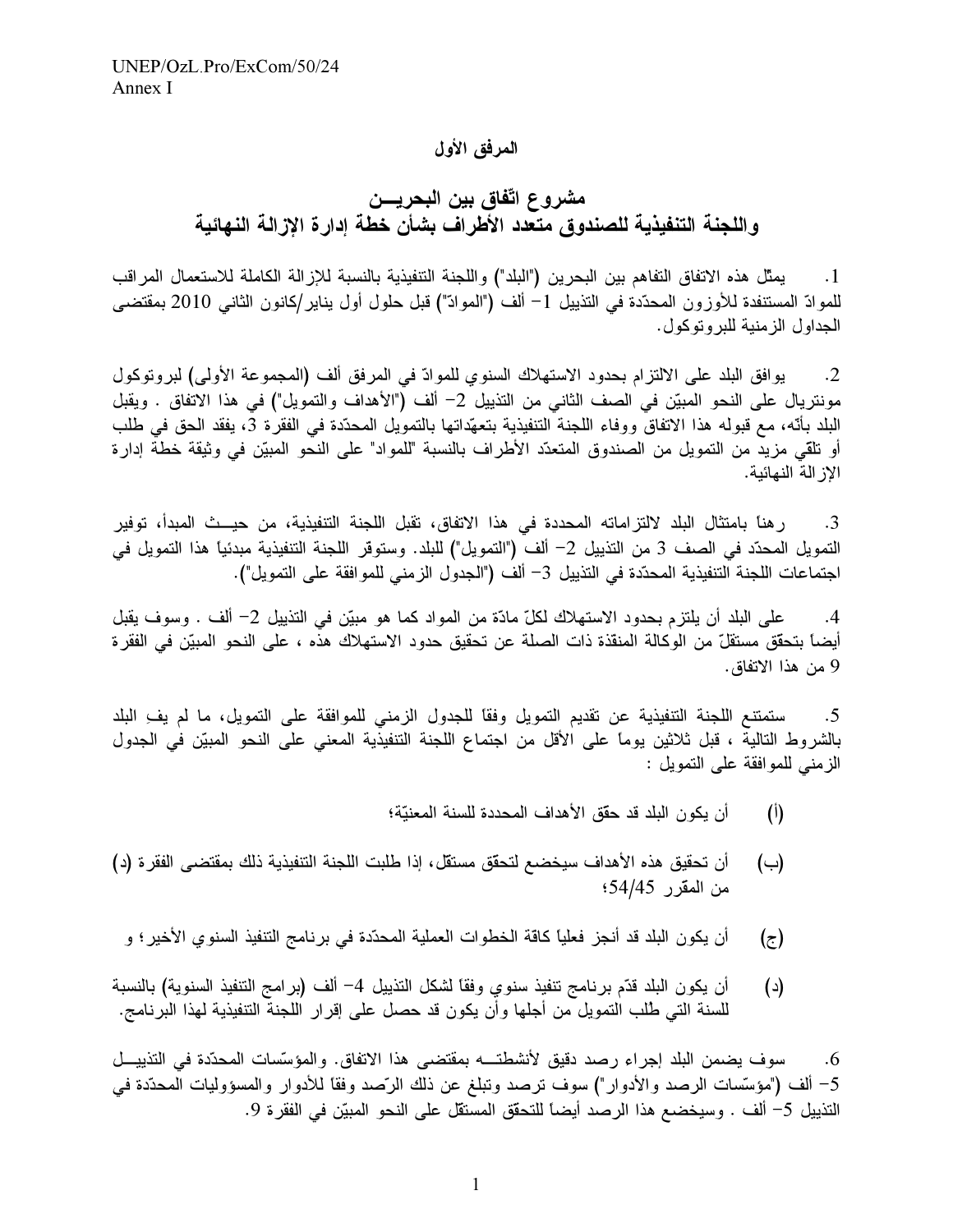في حين أن النمويل قد حُدّد على أساس نقدير ات احتياجات نتفيذ البلد لالتز اماته بموجب هذا الاتفاق، تقبل  $.7$ اللجنة التنفيذية بأن تكون للبلد مرونة في إعادة تخصيص المبالغ الموافق عليها، أو جزء من هذه المبالغ، وفقاً لتغيّر الظروف من أجل تحقيق الأهداف المحدّدة في إطار هذا الاتفاق. وإعادات التخصيص المصنّفة كتعديلات رئيسيّة يجب أن تُوَتّق مسبقاً في برنامج التنفيذ السنوي النالي وأن تحصل على تأييد اللجنة التنفيذية، كما هو مبيّن في الفقرة الفرعية 5 (د). وإعادات التخصيص التي ليست مصنّفة كتعديلات رئيسية يمكن إدماجها في برنامج التنفيذ السنوي الموافق عليه، والذي يكون قيد التنفيذ آنذاك، ويتمّ إبلاغ اللجنة التنفيذية بشأنها فـي التقرير عن تنفيذ البرنامج السنوي.

- سوف يُولِّي اهتمام خاص لتنفيذ الأنشطة في قطاع الخدمات ، وبصفة خاصة:  $.8$
- $(1)$ سوف يستعمل البلد المرونة المتاحة بموجب هذا الاتفاق لمعالجة الاحتياجات الخاصّة التي قد تطر أخلال تنفيذ الخطة؛
- سوف يكون نتفيذ برنامج المساعدة التقنيّة على مراحل، بحيث يمكن تحويل الموارد المتبقية (←) لأنشطة أخرى كالتدريب الإضافي أو شراء أدوات خدمة ، وذلك في الحالات التي لا تكون فيها النتائج المقترحة قد تحققت، والتي ستخضع لبرصد عن كثب وفقًا للتذييل 5–ألف من هذا الاتفاق؛ و
- سوف يأخذ البلد والوكالات المنفذة بعين الاعتبار الكامل الشروط الواردة بالمقررين 100/41  $(\bar{z})$ و 6/49 خلال تنفيذ خطة إدار ة الإز الة النهائية.

يوافق البلد على الاضطلاع بالمسؤولية الشاملة عن إدارة وتنفيذ هذا الاتفاق وكافة الأنشطة التبي يقوم بـها .9 أو التي ثقام نيابة عنه، من أجل الوفاء بالالتزامات بموجب هذا الاتفاق. ووافقت يونيب على أن تكون الوكالة المنفذة الرئيسية ("الوكالة المنفذة الرئيسية") كما وافقت اليوئنديبي على أن تكون الوكالة المنقذة المتعاونة ("الوكالة المنقذة المتعاونة") بالنسبة لأنشطة البلد في نطاق هذا الاتفاق. وستكون الوكالة المنفذة الرئيسية مسؤولة عن القيام بالأنشطة المدرجة في التذييل 6– ألف، بما في ذلك، ولكن ليس حصراً ، التحقُّق. ويُوافق البلد أيضاً على عمليات نقييم دوريّة تجري في إطار برامج أعمال الرصد والتقييم التابعة للصندوق المتعدّد الأطراف. وستكون الوكالة المنفذة المتعاونة مسؤولة عن القيام بالأنشطة المدرجة في التذييل 6– باء. وتوافق اللجنة التنفيذية من حيث المبدأ، على نزويد الوكالة المنفذة الرئيسية والوكالة المنفذة المتعاونة بالرسوم المبيّنـــة في الصفين 6 و 7 من التذييــل 2– ألف.

10 . في حال عدم تمكّن البلد ، لأي سبب من الأسباب، من تحقيق الأهداف المتعلّقة بإز الة الموادّ المذكور ة في التذييل 1–ألف، أو إذا عجز ، بطريقة أخر ي، عن الامتثال لهذا الاتفاق، عندئذ يقبل البلد بأنه لن يحقّ له الحصول على التمويل وفقًا لجدول الموافقة على التمويل. ويحق للجنة التنفيذية، حسب تقدير ها، أن تعيد التمويل إلى وضعه وفقًا لجدول موافقة على التمويل منقح تحدَّده اللجنة التنفيذية بعدما يكون البلد قد أثبت أنه وفي بكاقة النز اماته التي كان مفترضاً أن نتحقِّق قبل تسلُّم دفعة التمويل التالية في إطار جدول الموافقة على التمويل. ويعترف البلد بأنه يجوز للجنة التنفيذية أن تخقَّض قيمة التمويل بمقدار المبالغ المحدَّدة في التذييل 7– ألف، عن كلَّ طن من معامل استنفاد الأوزون من تخفيض الاستهلاك غير المُنجز في أي سنة من السنوات.

لن تخضع عناصر التمويل في هذا الاتفاق للتعديل على أساس أي قرار مستقبلي للجنة التنفيذية قد يؤثر  $.11$ على نمويل أية مشروعات قطاعات استهلاك أخرى، أو أي أنشطة أخرى ذات صلة في البلد.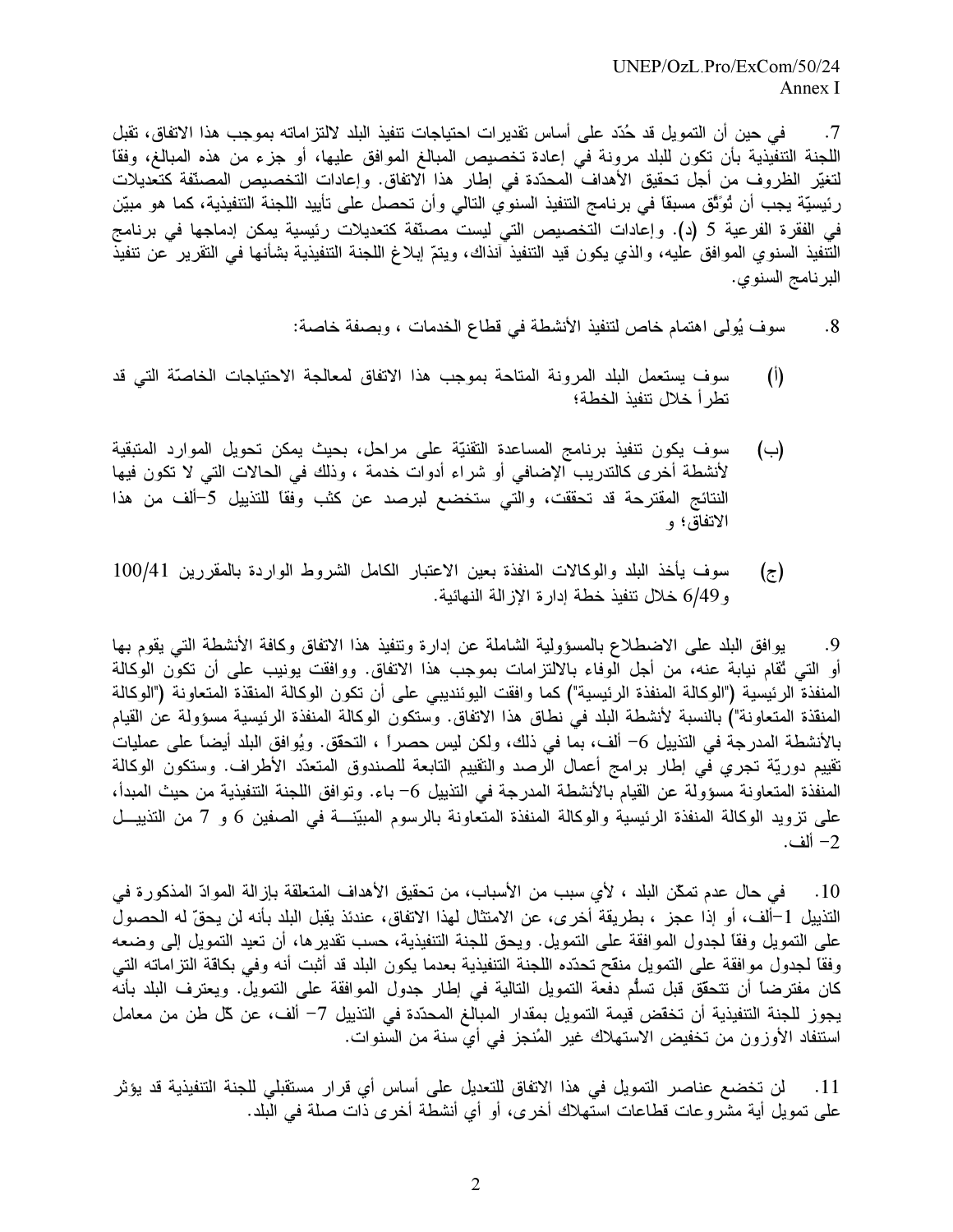UNEP/OzL.Pro/ExCom/50/24 Annex I

12. على البلد أن يستجيب لأي طلب معقول من اللجنة التنفيذية ومن الوكالة المنفذة الرئيسية والوكالة المنفذة المتعاونة من أجل تسهيل تنفيذ هذا الاتفاق . وبنوع خاص عليه أن يتيح للوكالة المنفذة الرئيسية والوكالة المنفذة المتعاونة الاطلاع على المعلومات الضرورية للتحقُّق من الامتثال لمهذا الآتفاق.

تُنَقِّذ كافة الاتفاقات المحدّدة في هذا الاتفاق حصراً ضمن سياق بروتوكول مونتريال وعلى النحو المبيّن  $.13$ في هذه الاتفاقية. وكافة المصطلحات المستعملة في هذا الاتفاق لها المعنى المنسوب إليها في البروتوكول، ما لم يتمّ تعريفها بطريقة مختلفة في الاتفاق.

تذييلات

التذييل 1– ألف : المسواد

| المرفق ألف :     المجموعة الأولى      كلوروفلوروكربون−11،كلوروفلوروكربون−12، كلوروفلوروكربون−115 |  |  |
|--------------------------------------------------------------------------------------------------|--|--|
|--------------------------------------------------------------------------------------------------|--|--|

# التذييل 2- ألف : الأهداف والتمويل

| المجموع | 2010     | 2009   | 2008    | 2007   | 2006      |                                                                                                              |
|---------|----------|--------|---------|--------|-----------|--------------------------------------------------------------------------------------------------------------|
|         | $\theta$ | 20,316 | 20,316  | 20,316 | 67,721    | 1. حدود استهلاك بروتوكول مونتريال<br>لموادّ المرفق ألف، المجموعة الأولى<br>(أطنان معامل استهلاك الأوزون)     |
|         | $\theta$ | 20,316 | 20,316  | 20,316 | 58,71     | 2. الاستهلاك الأقصىي الكلي المسموح به<br>لموادّ المرفق ألف، المجموعة الأولى (أطنان<br>معامل استهلاك الأوزون) |
| 330 000 |          |        | 120 000 |        | 210 000   | 3. التمويل المتفق عليه للوكالة المنفذة<br>الرئيسية (يونيب) (دولار أمريكي)                                    |
| 312 500 |          |        | 40 000  |        | 272 500   | 4. التمويل المتفق عليه للوكالة المنفذة<br>المتعاونة (يوئنديبي) (دولار أمريكي)                                |
| 642 500 |          |        | 160 000 |        | 482 500   | 5. مجموع النمويل المنفق عليه (دولار<br>أمريكي)                                                               |
| 42 900  |          |        | 15 600  |        | 27 300    | 6. تكاليف دعم وكالة التنفيذ الرئيسية<br>(یونیب) (دولار أمریکی)                                               |
| 23 437  |          |        | 3 000   |        | 20 437,5  | 7. تكاليف دعم الوكالة المنفذة المتعاونة<br>(يوئنديبي) (دولار أمريكي)                                         |
| 66 337  |          |        | 18 600  |        | 47 737,5  | 8. مجموع تكاليف الدعم (دولار أمريكي)                                                                         |
| 708 837 |          |        | 178 600 |        | 530 237,5 | 9. مجموع التكاليف المتفق عليها (دولار<br>امریکی)                                                             |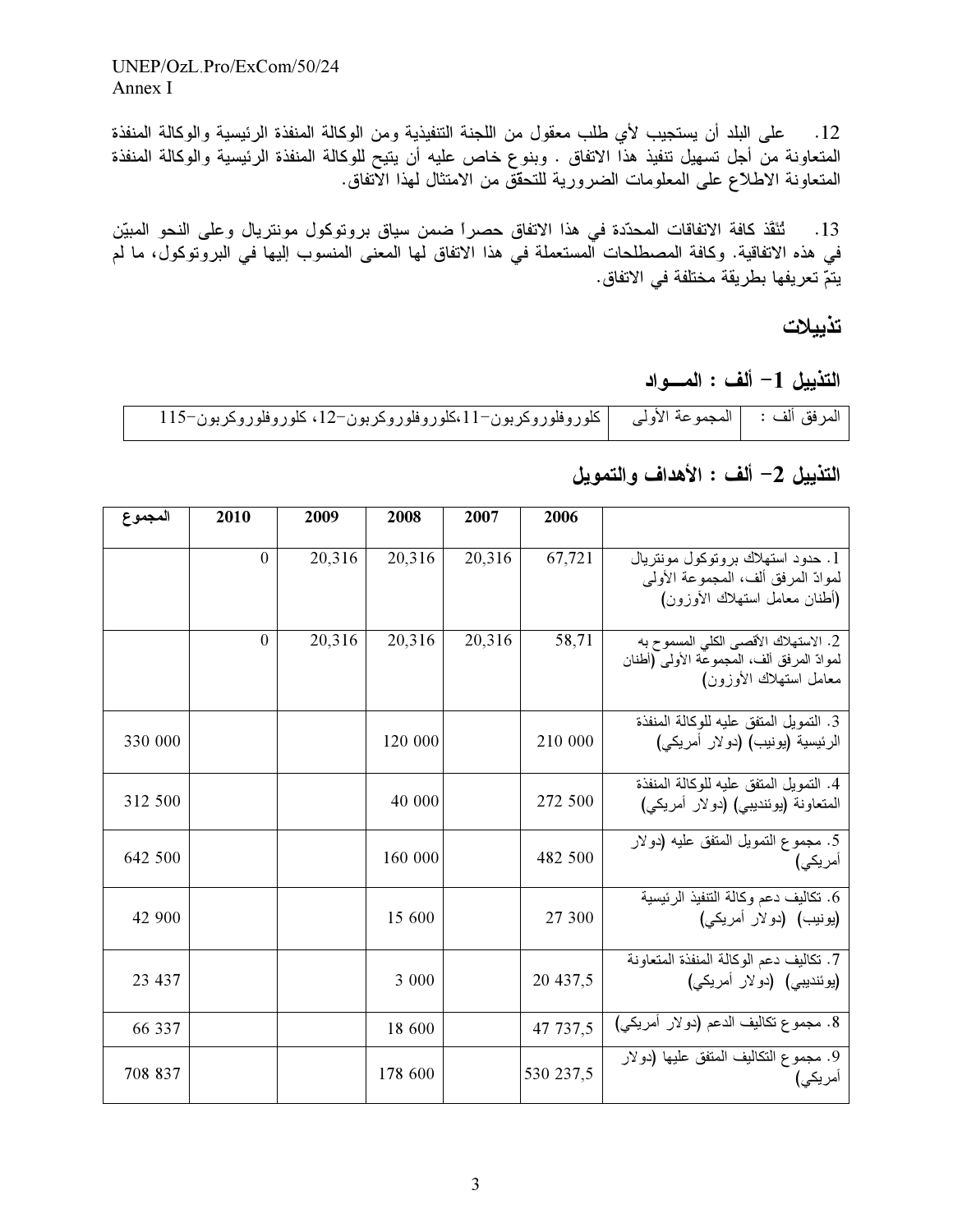UNEP/OzL.Pro/ExCom/50/24 Annex I

# التذييل 3– ألف : الجدول الزمني للموافقة على التمويل

1. سيجري النظر في التمويل للموافقة عليه في الاجتماع الثاني للسنة 2008.

# التذييل 4– ألف : شكل برنامج التنفيذ السنوي

| الببانات                                                   |  |
|------------------------------------------------------------|--|
| البلد                                                      |  |
| سنة الخطة                                                  |  |
| عدد السنوات المتَمّمة                                      |  |
| عدد السنوات المتبقية في إطار الخطة                         |  |
| الاستهلاك المستهدف للموادّ المستنفدة للأوزون للسنة السابقة |  |
| الاستهلاك المستهدف للموادّ المستنفدة للأوزون لسنة الخطة    |  |
| مستوى التمويل المطلوب                                      |  |
| الوكالة المنفذة الر ئيسية                                  |  |
| الوكالة (الوكالات) المنفذة المتعاونة                       |  |

## 2. الأهـــداف

 $\cdot$ 1

| سنة الخطة | السنة السابقة |           | المؤشرات          |
|-----------|---------------|-----------|-------------------|
|           |               | استير اد  | إمدادات الموادّ   |
|           |               | المجموع   | المستنفدة للأوزون |
|           |               | تصنيع     | الطلب على الموادّ |
|           |               | خدمة      | المستنفدة للأوزون |
|           |               | تخزين     |                   |
|           |               | المجموع ا |                   |

#### الإجراء العملي في مجال الصناعة  $\cdot$ 3

| إز المة موادّ    | عدد أنشطة   | عدد       | التخفيض   | الاستهلاك | الاستهلاك     | القطاع        |
|------------------|-------------|-----------|-----------|-----------|---------------|---------------|
| مستنفدة          | الخدمات ذات | المشروعات | ضمن سنة   | سنة الخطة | السنة السابقة |               |
| للأوزون          | الصلة       | المنجَز ة | الخطة     | (2)       | (1)           |               |
| (أطنان معامل     |             |           | $(2)-(1)$ |           |               |               |
| استهلاك الأوزون) |             |           |           |           |               |               |
|                  |             |           |           |           |               | تصنيع         |
|                  |             |           |           |           |               | المجموع       |
|                  |             |           |           |           |               |               |
|                  |             |           |           |           |               | تبرید         |
|                  |             |           |           |           |               | المجموع       |
|                  |             |           |           |           |               | المجموع العام |
|                  |             |           |           |           |               |               |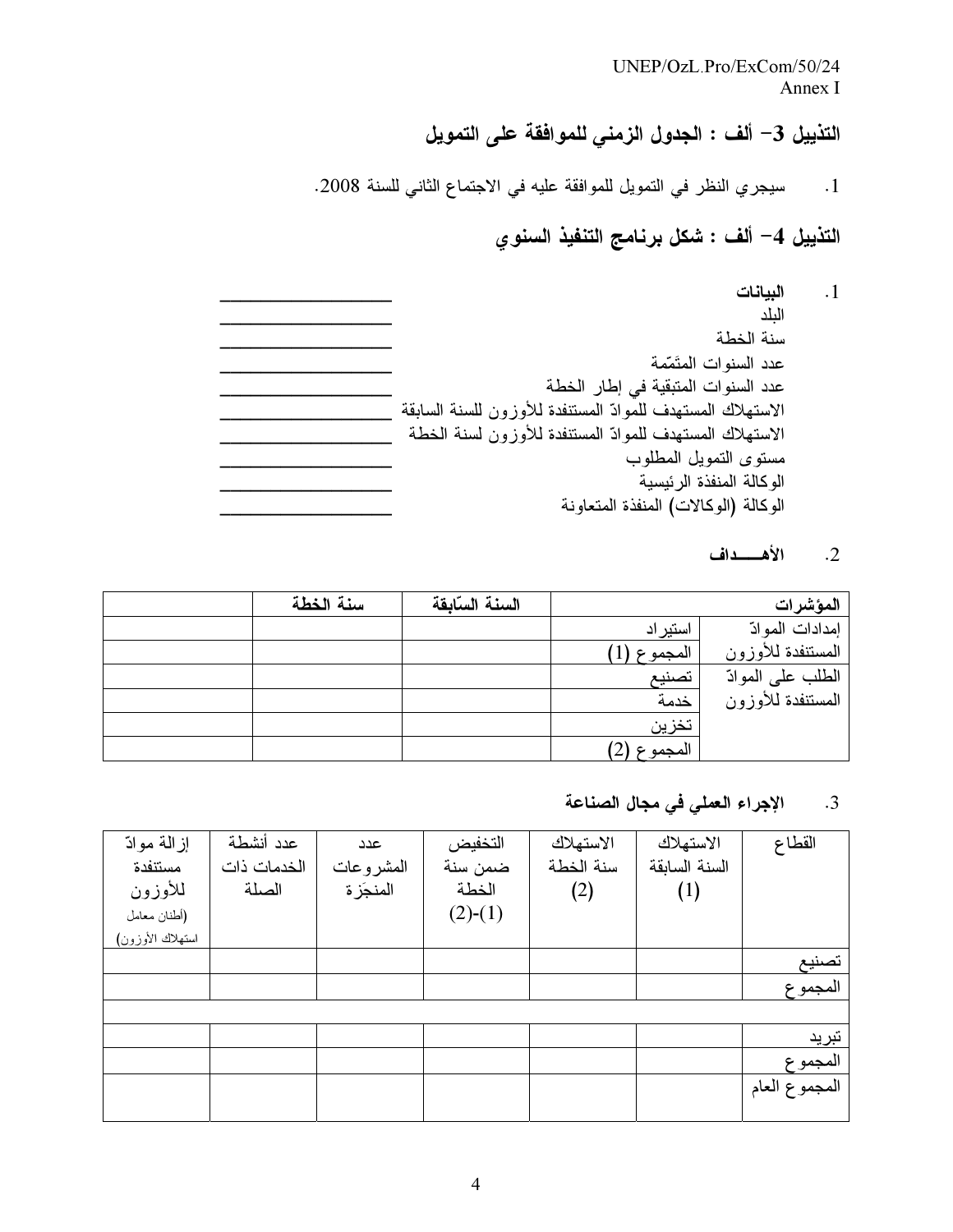المساعدة التقنبّة  $.4$ 

| النشاط المقترح :  |
|-------------------|
| المدف :           |
| الفئة المستهدفة : |
| التأثير :         |

#### $.5$ إجراءات من جانب الحكومة

| جدول التنفيذ |                                                                           |  | السياسة العامّة / النشاط المقر ر |
|--------------|---------------------------------------------------------------------------|--|----------------------------------|
|              | نوع مراقبة السياسة العامـــة بشأن استيراد المـــواد المستنفــدة للأوزون : |  |                                  |
|              |                                                                           |  | الخدمـــة ، الخ.                 |
|              |                                                                           |  | تو عية عامة                      |
|              |                                                                           |  | امور اخر ی                       |

#### الموازنة السنوية  $.6$

| النشاط  | النفقات المقرر ة                                    |
|---------|-----------------------------------------------------|
|         | إلى حين الموافقة على الشريحة التالية (دولار أمريكي) |
|         |                                                     |
| المحموع |                                                     |

الرسوم الإدارية  $\cdot$  7

التذبيل 5– ألف : مؤسَّسات الرصد والأدوار المتعلقة به

سيكون نتسيق وإدارة كافة أنشطة الرَّصد عن طريق وحدة الأوزون الوطنية والوكالة المنفذة الرئيسية  $\cdot$ 1 والوكالة المنفذة المتعاونة من خلال تمويل المشروع، على النحو الذي تتضمنه خطة إدارة الإزالة النهائية هذه.

سيكون للوكالة المنفذة الرئيسية دور بارز بصفة خاصة في ترتيبات الرصد نظراً لتفويضها لرصد  $\cdot$ .2 واردات الموادّ المستنفدة للأوزون، التي ستستَعمل سجلاتها كمرجعٌ لإعادة التدقيق في كافة برامج الرصد للمشروعات المختلفة ضمن خطة إدارة الإزالة النهائية. وهذا التنظيم، بالاشتراك مع الوكالة المنفذة المتعاونة، سوف يضطلع أيضاً بمهمة شاقة وهي رصد الواردات والصادرات غير القانونيّة للموادّ المستنفدة للأوزون، مع توجيه بلاغات عنها إلى الوكالات الوطنية المختصة من خلال مكتب الأوزون الوطني.

## التحقق والإبلاغ

وفقًا للمقرر 54/45 (د) تحتفظ اللجنة التنفيذية بالحق في إجراء تحقق مستقل في حالة وقوع اختيار  $\cdot$ 3 اللجنة التنفيذية على البحرين لإجراء مراجعة الحسابات ذات الصَّلة. واستنادا إلى التشاور مع الوكالَّة المنفذة الرئيسية، ينبغي أن تختار البحرين المنظمة المستقلة (مراجعة الحسابات) للاضطلاع بالتحقق من نتائج تطبيق خطة إدارة الازالة النهائية وهذا البرنامج المستقل للرصد.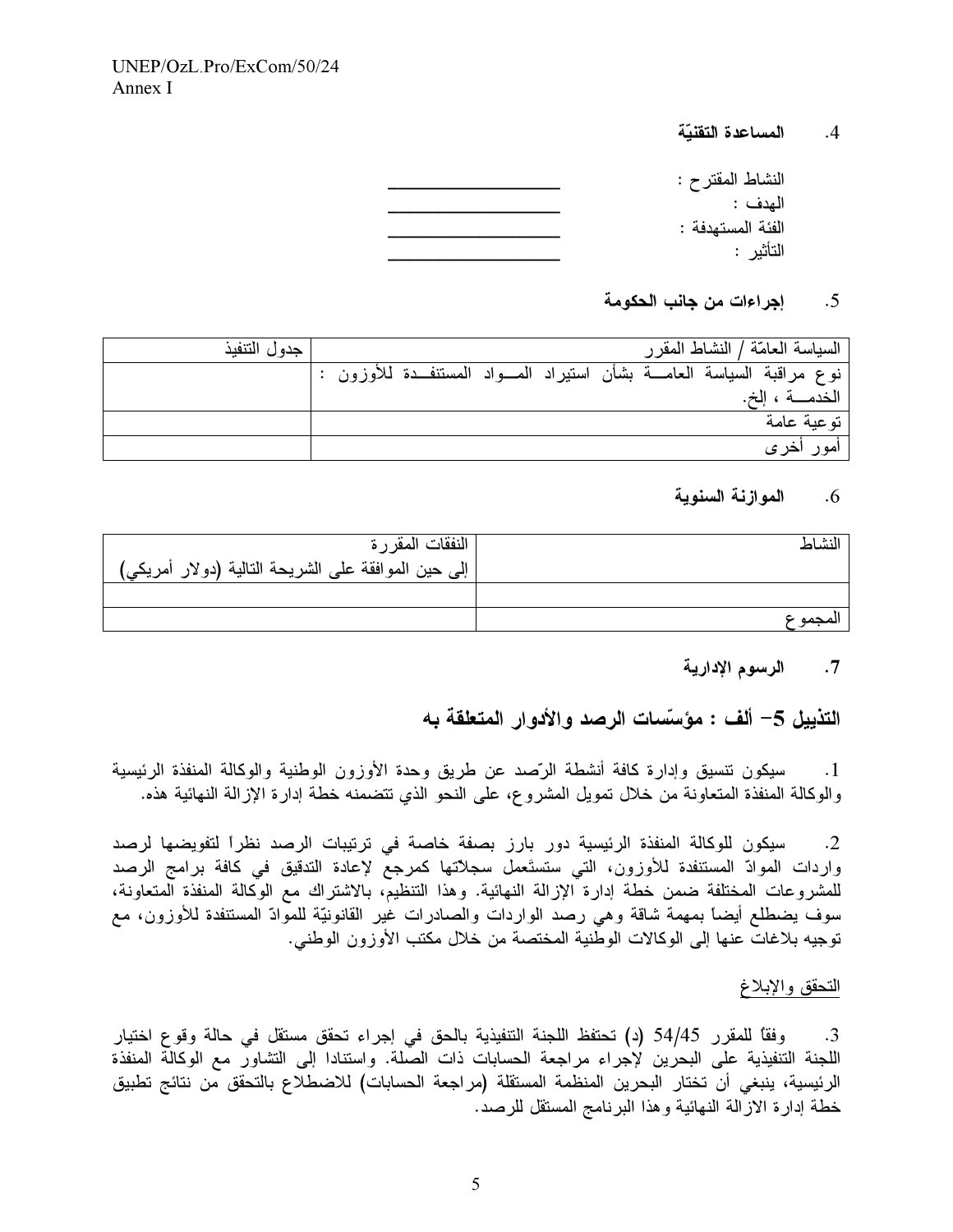سيجري إصدار نقارير الرصد والتحقق منها كل عام، وذلك قبل الاجتماع الثالث للجنة التنفيذية. وستوفر  $.4$ هذه التقارير المدخلات إلى تقارير التنفيذ السنوية التي تطلبها اللجنة التنفيذية.

التذييل 6– ألف : دور الوكالة المنفذة الرئيسية

- ستكون الوكالة المنفذة الرئيسية مسؤولة عن مجموعة أنشطة محدَّدة في وثيقة المشروع على النحو التالي:  $\cdot$ 1
- ضمان التحقق من الأداء والتحقق المالي بمقتضىي هذا الاتفاق والإجراءات والمتطلبات الداخلية  $(1)$ الخاصَّة، على النحو المبيّن في خطة الإزالة الخاصَّة بالبلد؛
	- مساعدة البلد على إعداد برنامج التنفيذ السنوى؛ (ب)
- تأمين التحقُّق للجنة التنفيذية من أن الأهداف قد تحقَّقت وأن الأنشطة السنوية المرتبطة بها قد  $(\tau)$ أكملت على النحو المبيّن في برنامج التنفيذ السنوي بما يتمشى مع التذييل 5–ألف. وفي حالة اختيار اللجنة التنفيذية لخطة البحرين لإدارة الإزالة النهائية تمشياً مع الفقرة (د) من المقرر 54/45، سوف تقدّم اللجنة التنفيذيّة تمويلاً منفصلاً للوكالة المنفذة الرئيسية لأغراض هذه المهمة؛
- التأكّد من أن المنجزات في برامج التنفيذ السنوية السّابقة ستؤخذ بالاعتبار في برنامج التنفيذ (د) السنوى المستقبلي؛
- التبليغ عن تنفيذ برنامج التنفيذ السنوي للسنة السّابقة ، والتحضير لبرنامج التنفيذ السنوي لسنة (هـــ) التقديم، لتقديمه إلى اللجنة التنفيذية، بدءاً ببرنامج التنفيذ السنوى لعام 2007، بالإضافة إلى النقرير عن برنامج التنفيذ السنوى لعام 2006؛
- ضمان تنفيذ الخبر اء التقنّيين المستقلّين المؤهّلين للمر اجعات التقنيَّة التي تعهّدت بها الوكالة المنفذة  $\left( \circ \right)$ الر ئېسبة؛
	- إجراء مهامّ الإشراف المطلوبة؛ (ز)
- ضمان وجود آليّة تشغيلية تمكّن من القيام بتنفيذ برنامج التنفيذ السنوي بطريقة شقافة، والتبليغ  $(z)$ الدقيق عن البيانات؛
- توفير التحقُّق من أن استهلاك الموادِّ قد أزيل وفقًا للأهداف، في حال طلب اللجنة التنفيذية ذلك؛ (스)
	- تنسيق أنشطة الوكالة المنقذة المتعاونة؛ (ي)
	- ضمان أنَّ المبالغ المدفوعة للبلد يستند فيها إلى استعمال المؤشرات ؛ و (ජ)
	- نقديم المساعدة مع دعم السياسات العامة والدعم الإداري والنقنبي عند الطلب.  $(\cup)$